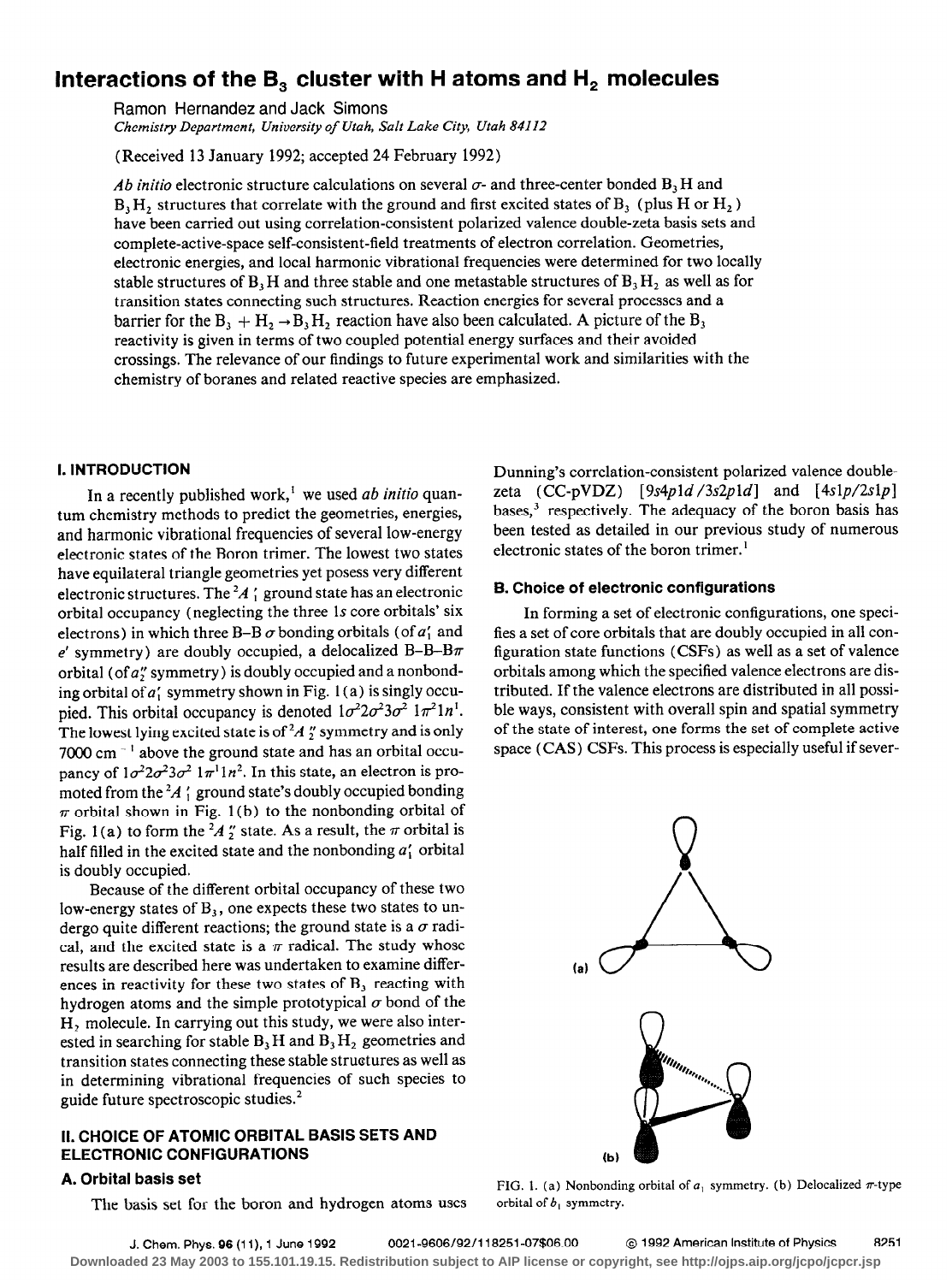2

al different rearrangements of the molecular framework are to be studied as in the present study where two states of  $B_3$ , two stable  $B_3$  H structures and transition states connecting them, and several stable and transition-state  $B_3H_2$  structures are under study.

Because of our interest in several structures, the choice of active valence orbitals for use in constructing our CSFs was guided by the following requirements:

(a) The CSF space must be flexible enough to properly describe at least the nondynamical correlation effects on the two lowest states (i.e., the above  $\sigma$  and  $\pi$  radical states) of the boron trimer because it is to these states that the states of  $B<sub>3</sub>H$  and  $B<sub>3</sub>H<sub>2</sub>$  studied here correlate at large interfragment distances.

(b) The CAS wave function should be capable of dissociating properly into the boron trimer and either one or two hydrogen atoms or a hydrogen molecule, depending on the chemical process being studied.

These conditions force one to include the three B-B  $\sigma$ bonding orbitals [labeled  $3a_1$ ,  $4a_1$ , and  $2b_2$  in  $C_{2v}$  symmetry appropriate to the most stable  $B<sub>3</sub>H$  isomer identified heresee Fig. 2(a)], the delocalized  $1\pi$  orbital (labeled  $1b_1$ ), the nonbonding *n* orbital (labeled  $5a_1$ ), the  $6a_1$  and  $3b_2$  orbitals for correlation as well as the one or two 1s orbitals of the one or two H atoms. As in our previous study, the 1s core  $1a_1$ ,  $2a_1$ , and  $1b_2$  orbitals of the boron trimer are doubly occupied in all CSFs. For  $B<sub>3</sub>H$  the resulting eight active orbitals with their ten electrons give rise to 1176 total CSFs. For  $B_3H_2$ , there are eleven active electrons and nine active orbitals, which give rise to 6048 configurations of doublet spin symmetry.

#### A. Resulting qualitative molecular orbital structures

For the  $C_{2v}$  B<sub>3</sub>H global minimum structure shown in Fig. 2(a), B-H bonding arises from the interaction of the  $1n$ orbital in B, with the 1s orbital of the H atom and leads to a  $\sigma$ bond-antibond molecular orbital pair. For the higher-energy local minimum structure shown in Fig. 2 (b), three-center B-H bonding arises from the interaction of the 1n and  $\pi$ orbitals of  $B_3$  with the H atom's 1s orbital and produces a bonding, nonbonding, antibonding orbital trio.

# $B_3$ H stable geometries

We found two low-energy minima on the singlet  $B<sub>3</sub>H$ potential energy hypersurfaces. The first, shown in Fig.  $2(a)$ , involves a single  $\sigma$  bond between the H atom and a B atom; it can be viewed as arising from simple radical coupling between the  $\sigma$ -radical  $^2A_1$  state of  $B_3$  and an H atom. The geometrical parameters and local harmonic vibrational frequencies of this  ${}^{1}A_1$  C<sub>2v</sub> symmetry lowest-energy structure are also shown in Fig.  $2(a)$ . The dipole moment of this structure is 0.95 D, with the positive end of the dipole directed toward the H atom. The B-H bond strength of this species [i.e., the electronic  $D_e$  to form  $^2A'$ ; B<sub>3</sub> and H( $^2S$ )] is 87 kcal/mol. This bond strength can be compared with the re-



| II. RESULTS                                                                                                                              | $r_{23} = 1.54 \text{ R}$                          | $E_{23} = 1.54 \text{ R}$ | $E_{24} = 69.7^{\circ}$ |
|------------------------------------------------------------------------------------------------------------------------------------------|----------------------------------------------------|---------------------------|-------------------------|
| A. Resulting qualitative molecular orbital structures                                                                                    | $v_{BH} = 1.35 \text{ A}$                          | $\mu = 1.42 \text{ B}$    |                         |
| For the $C_{2v}$ B <sub>3</sub> H global minimum structure shown in Fig. 2(a), B–H bonding arises from the interaction of the 1 <i>n</i> | $v_{Bv} = 281$ , 1060, 1271, 2138 cm <sup>-1</sup> |                           |                         |
| First, the first term is $V_{Bv} = 281$ and $V_{Bv} = 281$ , 1060, 1271, 2138 cm <sup>-1</sup>                                           |                                                    |                           |                         |
| First, the second term is $V_{Bv} = 281$ and $V_{Bv} = 281$ , 1060, 1271, 2138 cm <sup>-1</sup>                                          |                                                    |                           |                         |
| First, the second term is $V_{Bv} = 281$ and $V_{Bv} = 281$ , 1060, 1271, 2138 cm <sup>-1</sup>                                          |                                                    |                           |                         |

FIG. 2. (a)  $B_3H$  ( $\sigma$ -bonded) global minimum properties. (b)  $B_3H$  ( $\pi$ bonded) local minimum properties.

cent accurate calculations<sup>4</sup> of the dissociation energy for diatomic BH (81.5 kcal/mol). Throughout this paper, the energy differences that are reported refer to electronic energies; only when explicitly stated are zero-point corrections included.

The second low-energy structure is of  $^{1}A'$  symmetry in the  $C_s$  point group and has the geometry and vibrational frequencies detailed in Fig. 2(b) . It has a three-center bridge bond involving two B atoms and the H atom, and is 19 kcal/mol less stable than the first structure discussed above. The dipole moment of this structure is 1.42 D, with the H atom again positive. This data suggests that the bridge-bonded H atom is more acidic than the terminally bonded H atom, which is a well known feature in borane chemistry.<sup>5,6</sup> The dissociation of the bridge-bonded structure to  $B_3 + H$  is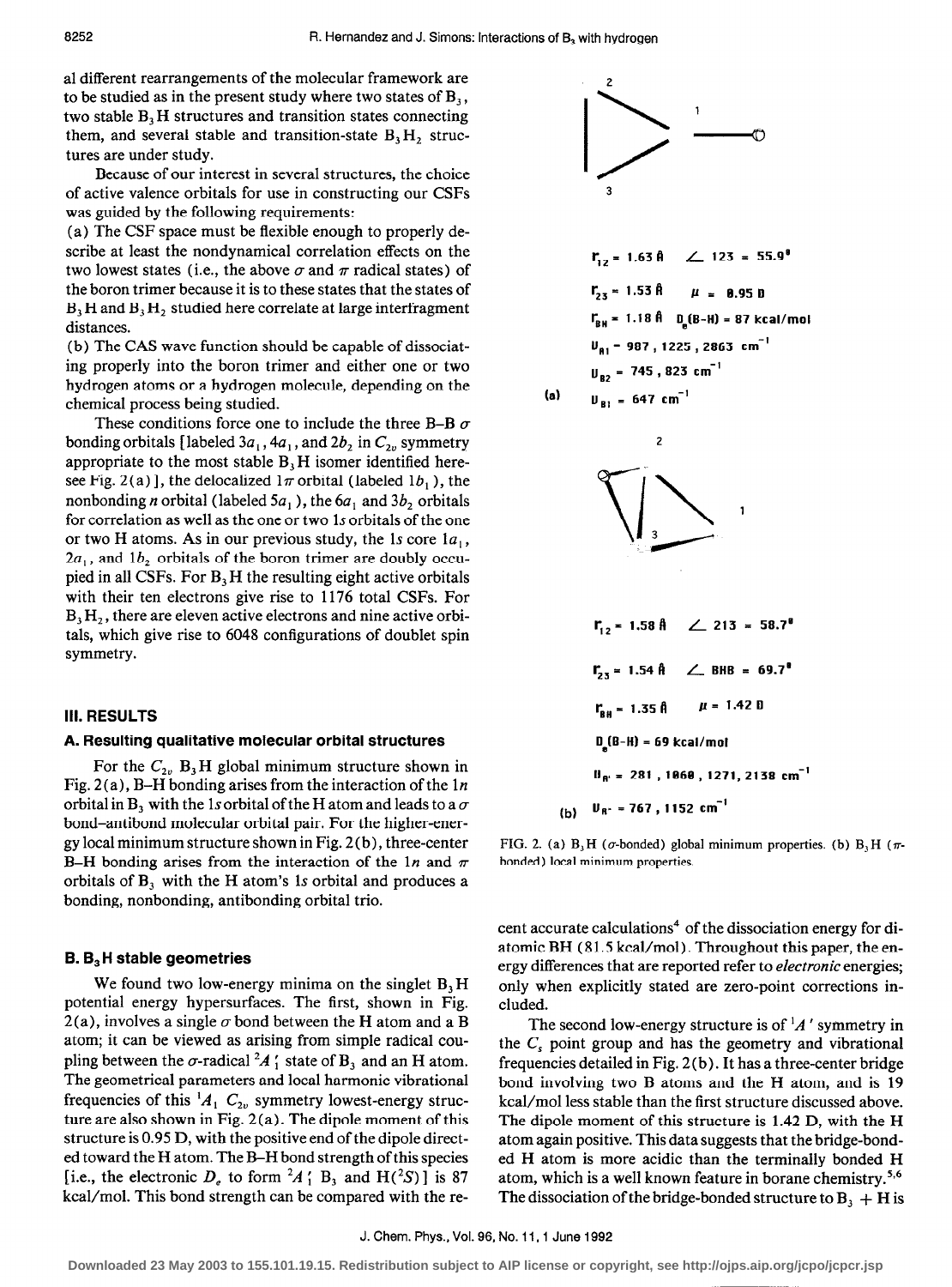'I\ --.HJ I r,2= 1.571 r,3= 1.58fl r 23 - 1.6lJA r - 1.251 I+- 1.76fl 'P u, = 397,881 ( 974 ) 1219,2452 cm-' It, = 848 i cm -\*

 $\frac{v_{\rm s} - 848 \, i \, \rm cm^{-1}}{2 \cdot 10^{-6} \, \rm s}$ 

2

 $\bigvee$ 

(a)

$$
\Gamma_{12} = 1.55 \text{ Å} \quad \angle 213 = 59.4^{\circ}
$$
\n
$$
\Gamma_{23} = 1.54 \text{ Å} \quad \Gamma_{BH} = 1.36 \text{ Å}
$$
\n
$$
\angle \text{BHB} = 69.2^{\circ}
$$
\n
$$
\text{U}_{\text{RI}} = 1883, 1312, 2065 \text{ cm}^{-1}
$$
\n
$$
\text{U}_{\text{B2}} = 733, 1118 \text{ cm}^{-1}
$$
\n
$$
\text{U}_{\text{B1}} = 2248 \text{ i cm}^{-1}
$$

 $\langle\!\langle\rangle\!+\!\langle\rangle\!+\!\langle\rangle\!\rangle$ 

(b)







FIG. 3. (a) Transition state properties and reaction path for the interconversion of the  $\sigma$ -bonded and  $\pi$ -bonded species. The symmetry of the transition state is  $C_1$ . (b) Transition state properties and reaction path for the interconversion of equivalent  $\pi$ -bonded structures. The symmetry of the transition state is  $C_{2n}$ . (c) Transition state properties and lower energy reaction path for the interconversion of equivalent  $\pi$ -bonded structures. The symmetry of the transition state is  $C_{y}$ , not  $C_{3v}$ .

endoergic with  $\Delta E = 69$  kcal/mol when ground-state B<sub>3</sub> is formed; it is endoergic by 89 kcal/mol if dissociation to the  $^{2}A''$   $\pi$  state of B<sub>3</sub> is considered. It should be mentioned that the bridge-bonded and terminally bonded structures both lie on the ground electronic state surface of the  $B<sub>3</sub>H$  species, and both correlate to ground-state  $B_3 + H$ .

The bond lengths for the above low-energy structures are comparable with the terminal  $(1.20 \text{ Å})$  and bridge  $(1.32 \text{ A})$  $\AA$ ) bond lengths found in diborane.<sup>7</sup> Also the symmetric stretching frequencies fall near the observed values for several boranes:<sup>8,9</sup> terminal B-H (2350-2630 cm<sup>-1</sup>) and bridge  $B-H-B (1600-2220 \text{ cm}^{-1}).$ 

#### C. Interconversions among stable geometries of  $B<sub>3</sub>H$

Transition states (TSs) connecting the two types of stable geometries described above were also located and characterized by geometries, energies, and local harmonic vibrational frequencies. In Fig. 3 (a) the reaction path connecting the three-center  $\pi$ -bridge-bonded  $C_s$  structure to the  $\sigma$ bonded  $C_{2v}$  structure is pictured, and the geometric and other characteristics of the corresponding TS, which is of  $C_1$ symmetry, are given. This TS lies only 1145 cm<sup> $-1$ </sup> (732)  $cm^{-1}$  or 2 kcal/mol when zero-point corrected) above the three-center-bonded structure. The interconversion of bridge and terminal hydrogen atoms has been previously studied in several boranes.<sup>8,9</sup> In particular Lipscomb<sup>8</sup> interpreted the boron NMR spectrum of  $B_1H_8^-$  which showed equivalence of all boron atoms by assuming a pseudorotation path that permutes all of the hydrogen atoms with an estimated barrier of 0.8 kcal/mol.

In Fig. 3 (b), we describe the reaction path connecting pairs of equivalent  $\pi$ -bonded  $C_s$  structures passing through a TS having  $C_{2v}$  symmetry. Along this path, which has a barrier of 2263 cm<sup> $-1$ </sup> (2083 cm $^{-1}$  when zero-point corrected), the H atom moves from one side of the plane formed by the three B atoms to the other, preserving one  $\sigma_{v}$  symmetry plane throughout. Another path, which passes through a TS having  $C_s$  symmetry also connects pairs of equivalent  $\pi$ bonded  $C_s$  structures yet has a barrier of only 979 cm<sup>-1</sup> (302)  $cm^{-1}$  when zero-point corrected). This path is described in Fig. 3(c).

#### D.  $C_{3v}$  structures for  $B_3H$

We examined the possibility that a  $C_{3n}$  structure could be geometrically stable, but we found that the lowest-energy electronic state for such structures posesses two negative curvatures (of  $E$  symmetry) that lead to spontaneous second order Jahn-Teller distortion. Close to the  $B_3 + H$  asymptote there is an avoided crossing (5 kcal/mol energy gap) between the two lowest-lying electronic states. The lower state leads to the above Jahn-Teller unstable state whereas the higher state (i) has a shallow minimum with a B-B internuclear distance of 1.60  $\AA$  and a B-H distance of 3.13  $\AA$ , (ii) lies only 856 cm<sup>-1</sup> below the  $B_1 + H$  asymptote, and (iii) is unstable when zero-point energies are included. The avoided crossing results from the bonding interaction of the hydrogen atom with the singly occupied  $\pi$  orbital of B, (which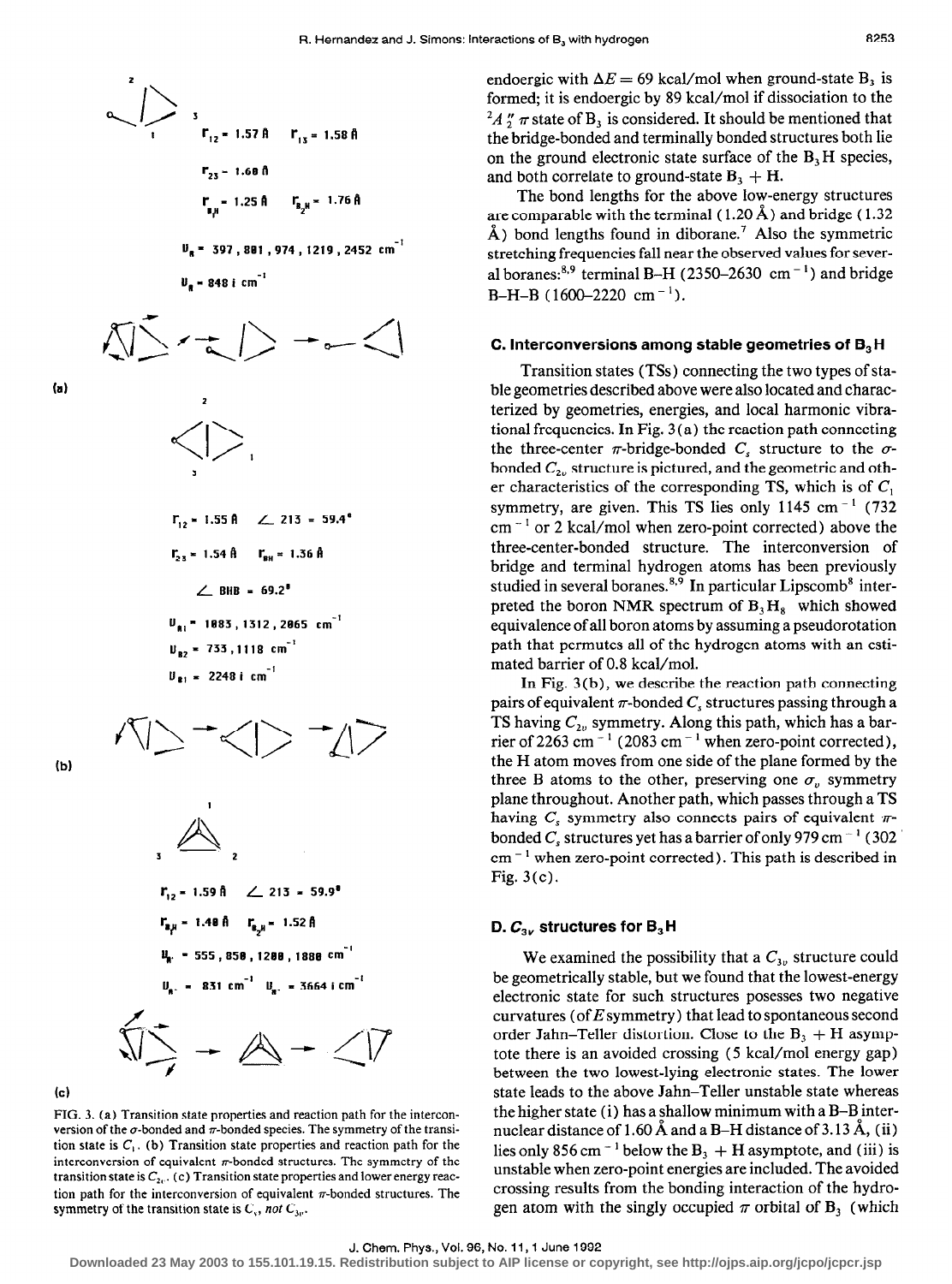



FIG. 4. (a)  $B_3H_2$  global minimum properties. The state has  ${}^2B_1$  symmetry in  $C_{2\nu}$ . (b)  $B_3H_2$  local minimum properties. The state has  ${}^2A_1$  symmetry in  $C_{2\nu}$ . (c)  $B_3H_2$  metastable state properties. The state has  ${}^2A$  ' symmetry in  $C_5$ . (d)  $B_3H_2$  linear-state properties. The state has  ${}^{2}$ H<sub>u</sub> symmetry. (e) Transition state properties for the interconversion of global minimum and the metastable state of  $B_3H_2$ . The transition structure has  ${}^2A$  ' symmetry in  $C_i$ . (f) Transition state for the  $B_3 + H_2$  reaction. The state has  ${}^2A$  ' symmetry in  $C<sub>s</sub>$ . (g) Product geometry for the B<sub>3</sub> + H<sub>2</sub> reaction. The state has <sup>2</sup>A' symmetry in C<sub>s</sub>; it is not the global  $B_3H_2$  minimum (this structure must further rearrange to form the global minimum).

#### J. Chem. Phys., Vol. 96, No. 11, 1 June 1992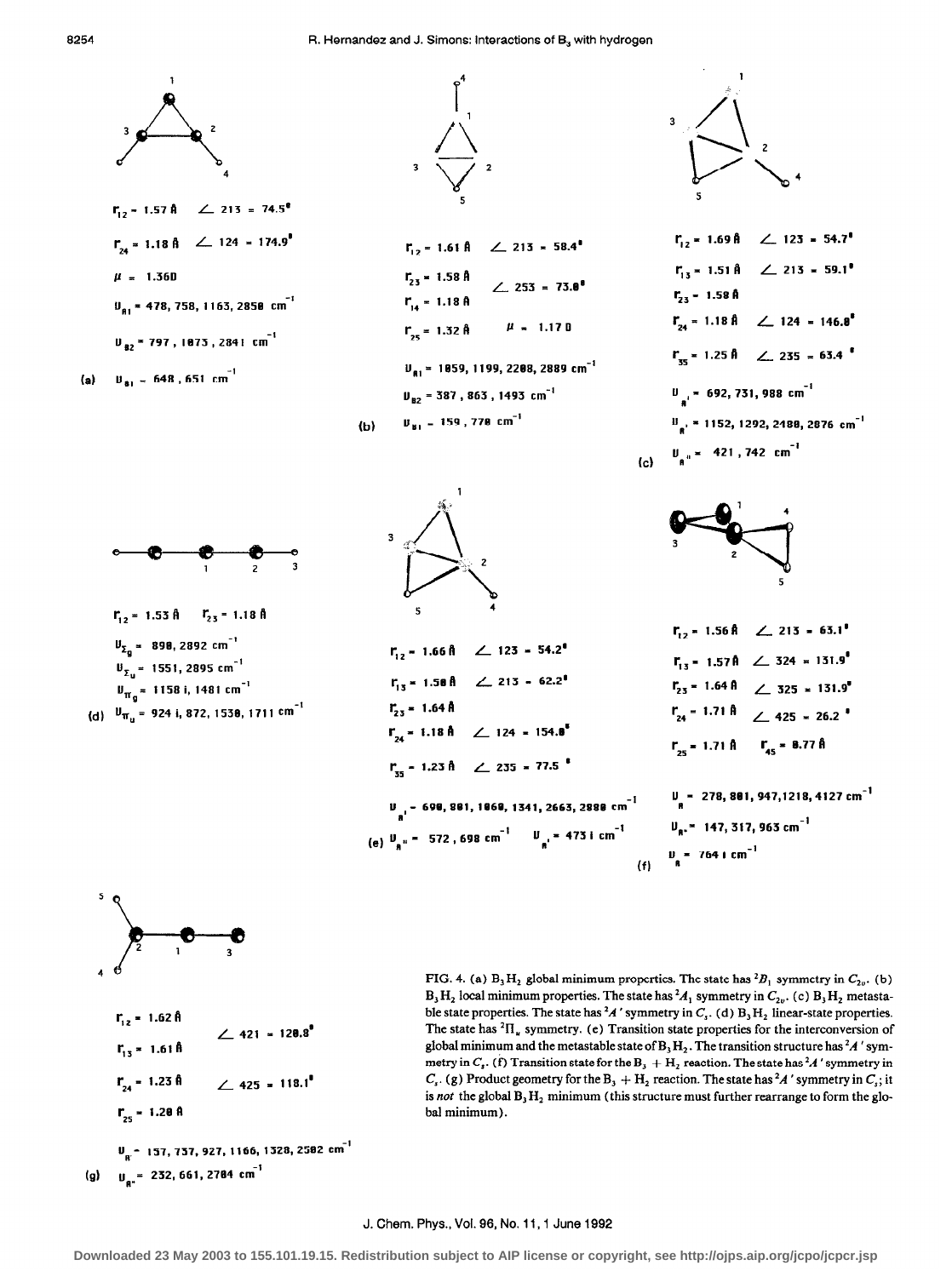correlates with the first excited state of boron trimer) and the corresponding repulsive interaction when the  $\pi$  orbital is doubly occupied (which correlates with the ground state of the trimer). In  $C_{3v}$  both orbital occupations correspond to  $A_1$  symmetry.

# E.  $B_3H_2$  structures

Four local minima were found for  $B_1H_2$ . The lowestenergy structure is depicted in Fig. 4(a), and corresponds to abent structure having two terminal B-H bonds and a dipole moment of 1.36 D. This structure has  ${}^2B_1$  electronic symmetry in the  $C_{2\nu}$  point group; the unpaired electron occupies an out-of-plane  $\pi$ -type orbital distributed over the three B atoms. Its geometry and local harmonic vibrational frequencies are given in Fig. 4(a).

A second locally stable structure is shown in Fig. 4(b), where its geometry and vibrational frequencies are given. It has one terminal B-H  $\sigma$  bond and one three-center B-H-B bridge bond and a dipole moment of 1.17 D. It has  ${}^{2}A_1$  symmetry in the  $C_{2v}$  point group and lies 15 kcal/mol above the lowest energy structure. Its unpaired electron resides in an in-plane orbital localized on the two B atoms involved in the bridge bond.

Only 5.8 kcal/mol above the global minimum  ${}^{2}B_1$  state is a linear  ${}^{2}$ II<sub>n</sub> state [see Fig. 4(d)]. This degenerate state correlates with the lower-energy  ${}^2B_1$  state mentioned above as well as with a state of  $^2A$ , symmetry when the molecule is bent. As can be seen from the harmonic vibrational frequencies this state presents Renner-Teller instabilities.

In addition to the two stable structures described above, we found a third local minimum that corresponds to a metastable state [see Fig. 4(c) ] when zero-point energies are included. This structure has  $A'$  symmetry and lies 25 kcal/moI above the lowest energy structure. This metastable state was found by following the lowest in-plane Hessian eigenmode starting at the  ${}^{2}B_{1}$  global minimum passing through a transition state [see Fig.  $4(e)$ ] and finally going down to another local minimum (the metastable state). The electronic barrier height (measured from the local minimum) was found to be 173 cm<sup> $-1$ </sup> (when corrected for zeropoint energies it becomes  $-161 \text{ cm}^{-1}$ ). Both transition and metastable states are characterized by having the unpaired electron in an in-plane orbital. The global minimum had the unpaired electron in an out-of-plane orbital and during the ascent to the transition state, out-of-plane vibrations accompanied by an avoided crossing allow the sharp change in electronic configuration.

The fourth local minimum structure was found when studying the insertion of the hydrogen molecule to the  $B_3$ cluster and will be described in Sec. III G when this reaction path is reached.

When considered in  $C<sub>s</sub>$  symmetry the global minimum is of  ${}^2A$  " symmetry whereas the metastable state is  ${}^2A$ . The fact that both states can be adiabatically connected, as was shown by walking from one to the other, suggests the presence of a conical intersection. Such an intersection can be found by symmetrically displacing the H atoms from the  ${}^2B_1$ 

 $B_3 + H + H$ 80 60 + 40 Relative to<br>C<br>C<br>C<br>C<br>C<br>C 0 a -20  $\overline{3}$   $\overline{3}$   $\overline{40}$   $\overline{2}$ - .c -60  $\begin{vmatrix} 1 & 1 \ 1 & 0 \end{vmatrix}$  $\longrightarrow$  B<sub>3</sub>H (bridge-bonded) + H<sub>2</sub>, (<sup>2</sup>A<sub>2</sub>")+ H<sub>2</sub>  $B_3H$  ( $\sigma$ -bonded) + H  $-B_2(^2A_1)+H_2$  $B_3H_2$  (reaction product  ${}^2A'$ )  $B_3H_2$  (metastable state  ${}^2A'$ )  $B_3H_2$  (1  $\sigma$ , 1 bridge bonded  ${}^2A$ )  $B_2H_2$  (2  $\sigma$  bonded  ${}^2B_1$ )

FIG. 5. Electronic energies of  $B_3H$  and  $B_3H_2$  species relative to the ground states of  $B_3$  and  $H_2$ .

 $({}^2A'')$  state. A crossing of  ${}^2B_1$   $({}^2A'')$  and  ${}^2A_1$   $({}^2A')$  states occurs for B-H distances between 2.2-2.3 A. This is to be expected since, at complete dissociation, the ground state of  $B_3$  has  ${}^2A_1$  symmetry and the first excited state is  ${}^2B_1$ .

# $F. B_3$ ,  $B_3$  H, and  $B_3$  H<sub>2</sub> energetics

In Fig. 5 the relative electronic energies (without zeropoint corrections) of the stable species described above are summarized. One observation which is important to make is that ground-state  $B_3H + H$  is higher in energy than groundstate  $B_1 + H_2$  by ca. 6 kcal/mol. This implies that the reaction of  $B_3$  with  $H_2$  to produce  $B_3H_2$  can not, in the absence of tunneling and at room temperatures where  $kT \approx 0.59$ kcal/mol, proceed through the stepwise abstraction of an Hatom to give  $B_3H + H$  followed by the addition of a second H atom to yield  $B_3H_2$ . Therefore, the formation of  $B_3H_2$  in its global ground state, which is a very exothermic reaction  $(\Delta E = -78 \text{ kcal/mol})$ , must occur via a concerted process if at all.

### G. Transition state for the  $B_3 + H_7$  reaction

A variety of initial geometries representing possible approaches of the hydrogen molecule to ground state B, were investigated in order to find barriers to reaction. We found a transition state [see Fig.  $4(f)$ ] whose geometry is close to the reactant's as expected based on the Hammond postulate. In this transition state the hydrogen molecule is only slightly perturbed  $(0.770 \rightarrow 0.775 \text{ Å})$  and the boron trimer has slightly lowered its symmetry (the largest change in bond length being  $1.58 \rightarrow 1.64$  Å). The B<sub>3</sub> plane bisects the hydrogen molecule and is a plane of symmetry of the molecule. The unpaired electron is in an in-plane orbital similar to that in the ground state of the trimer. The electronic barrier height relative to  $B_1 + H_2$  is only 4.6 kcal/mol so that zeropoint effects become very relevant. The zero-point corrected barrier height is 6.8 kcal/mol. We have not considered the basis set superposition error but its effect should be to slightly increase the barrier height.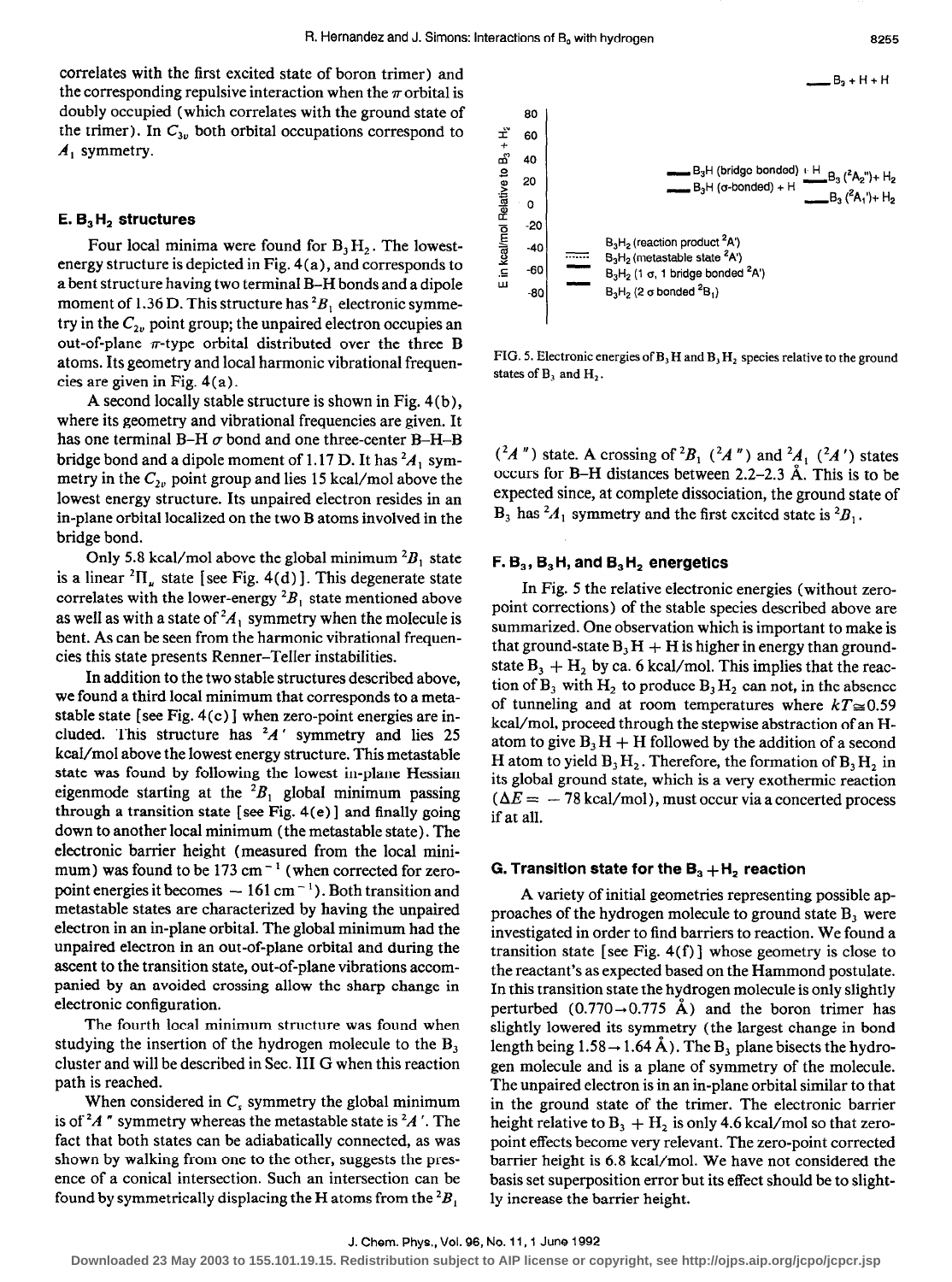Moving down from the transition state to products, we observe the breaking of the H-H and one B-B bond while forming two terminal B-H bonds. The formation of B-H bonds is accompanied by the breaking of the  $\pi$ -type bond in  $B_3$ , which is responsible for the relative stability of ring over linear structures in the isolated B, fragment. One of the boron atoms involved in the bond-breaking process [atom  $\#3$ in Fig. 4(f) ] executes a large amplitude motion until it finally reaches the minimum structure depicted in Fig.  $4(g)$ ]. Here, the unpaired electron resides mainly in a  $p$ -type orbital on the terminal boron atom directed collinearly with all boron atoms. This minimum lies 27.9 kcal/mol above the global  $B_3H_2$  ground state. It can be thought of as correlating with one component of the <sup>2</sup> $\Pi_u$  state of linear B<sub>3</sub>. A lowlying excited state correlating with the other degenerate component of  ${}^{2}$ H<sub>u</sub> is observed at 55.3 kcal/mol relative to the  $B_3H_2$  global minimum (this estimate uses the CI energy of the first excited state with the orbitals optimized for the ground state), which is also bound with respect to groundstate  $B_1 + H_2$ .

# H. Related work

The chemisorption of hydrogen onto metal and semiconductor surfaces has been the subject of a considerable amount of theoretical research using cluster models.<sup>10,11</sup> In particular, chemisorption onto boron surfaces was the subject of a previous ab initio study.<sup>12</sup> In that work, a six-membered cluster was fixed in the shape of a capped pentagon structure and a variety of paths describing the approach of  $H<sub>2</sub>$  to this cluster were considered. The main objective of that study was to find paths that lead to chemisorbed hydrogen, but not necessarily to minima that require major rearrangement of the boron lattice structure.

Our work concentrates on properties of the clusters, not as they represent fragments of a surface. As has been previously emphasized,  $^{13}$  the behavior of clusters such as we are studying can be quite different from those of cluster fragments of surfaces. In particular, we find that terminal boron-hydrogen bonds are stronger than bridge or threefold bonds whereas in the cluster-model study the terminal bonding is not even considered.

The fact that terminal bonds play an important role in the interaction of boron clusters with hydrogen is consistent with the recent experimental results of a collisionally induced dissociation study of boron cluster cations with deuterium and deuterated water.<sup>14</sup> Formation of both  $B<sub>3</sub>D$  and  $B_3D_2$  positive ions has been observed. In that work, the resultant boron-deuterium bond energies compare well with our terminal B-H bond energies. The B-H bond energies coming from the cluster-model study are smaller. Although quantitative differences between aluminum and boron clusters have been noted,<sup>14</sup> the low aluminum-hydrogen binding energies (corresponding to bridge and threefold bonds) reported in a recent work<sup>15</sup> suggest that again only local, as opposed to global, minima were found.

Finally, evidence to support the high mobility of hydrogen atoms for movements parallel to a boron surface predicted by the previous cluster-model study is also observed in the present study.

# IV. SUMMARY AND CONCLUSIONS

The  $B_3 + H_2$  system has been described in terms of two coupled potential surfaces which produce, in their dissociation limits, the ground state hydrogen molecule and the ground and first excited states of  $B<sub>3</sub>$ . The lowest energy linear states of the boron trimer have also been shown to play roles in the description of the ground state surface of B, H,. Geometries, local harmonic vibrational frequencies, and dipole moments of two stable  $B<sub>3</sub>H$  species and three stable and one metastable  $B_3H_2$  species have been predicted based on these calculations.

Vibronic coupling effects have been identified in the form of Renner-Teller instabilities, conical intersections, and avoided crossings. The latter are directly related with the ability of the  $B<sub>3</sub>$  cluster to behave as a sigma or pi radical and to allow the system to change electronic configuration as a function of geometry. The fact that the ground surface presents a conical intersection allowing the adiabatic linkage of states of different symmetry could, in principle, have spectroscopic and dynamical signatures. Unfortunately for a five atom system the situation is more complicated than, for example, the well-known rule of fractional quantization of pseudorotation for triatomic systems<sup>16</sup> so that we cannot make any specific predictions at this time, however, we hope this information can be used for interpretive purposes in future experimental studies.

The hydrogen abstraction reaction  $B_3 + H_2$  $\rightarrow$ B<sub>3</sub>H + H is found to have an endothermicity of 6 kcal/mol. Assuming that an additional dynamical barrier for this process of at least 1 kcal/mol exists, the direct  $B_3 + H_2 \rightarrow TS \rightarrow B_3H_2$  addition of a hydrogen molecule is predicted to be the lower energy reaction path for the  $B_3 + H_2$  system. The barrier for the latter process is 6.8 kcal/mol.

Two stable isomers of  $B<sub>3</sub>H$  were studied. Their interconversion, as detailed in this work, could be used as a simple model for the bridge to terminal hydrogen exchange present in some boranes and related inorganic reactive species. The low barriers to interconversion of equivalent bridge-bonded structures should be reflected in the tunneling splittings observed in vibrationally resolved spectra.

## ACKNOWLEDGMENTS

This work was supported in part by the Office of Naval Research and by the National Science Foundation Grant No. CHE8814765. We also thank the Utah Supercomputer Institute for staff and computer resources.

 $<sup>1</sup>R$ . Hernandez and J. Simons, J. Chem. Phys. 94, 2961 (1991).</sup>

 $^2$  (a) Z. Fu, G. Lemire, Y. Hamrick, S. Taylor, J. Shui, and M. Morse, J. Chem. Phys. 88,3524 (1988); (b) Y. M. Hamrick, R. J. Van Zee, and W. Weltner, J. Chem. Phys. 95,3009 ( 1991).

<sup>3</sup>T. H. Dunning, J. Chem. Phys. 90, 1007 (1989).

<sup>4</sup>C. Bauschlicher, S. Langhoff, and P. Taylor, J. Chem. Phys. 93, 502 (1990).

<sup>&</sup>lt;sup>5</sup> Boron, Metallo-boron Compounds and Boranes, edited by R. Adams (Interscience, New York, 1964).